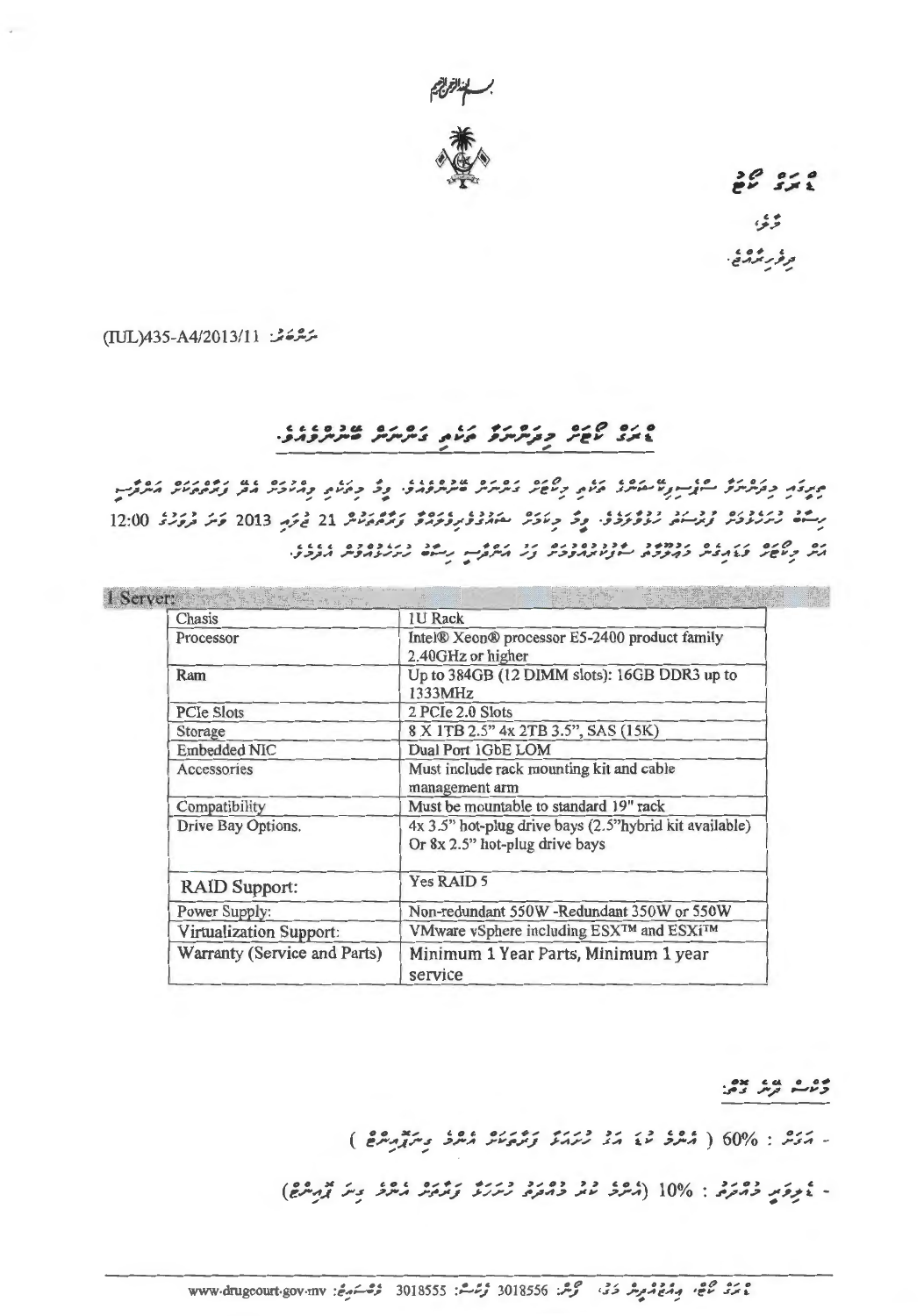- مَهْ مِرَةَ : 10% (2010 قَرَّمَ مَرَكْرُوْ فَإِيْرُمْ مِنْ 2012 وَ الْإِيمَاءُ سِيرْمَوْرْ فَرْمَ وَدْ وروسكون و درمام مترويترمير سوريد بعد روم ديمين ميرد ويركي من الم

- ציפש: 10% (ציפאל אינטי- 200 יוני צו מיני 100 יוני 100 לאומים ויוני די מיני ויוני ויוני די מיני ויוני ויוני ו<br>- ציפש: 10% (צופשאל אינטי- ויוני די קודו לאומי לאומי לאומי באיני לאומיקלי לקופי הוא מיני ויוני לאומי 

 $5\%$  : پرزمون کا 5% .

 $5\%$  : دُمٍ زُعْرَفَعْر : 5%

ره و در دود در رو روه روه درود در به در در در در در داده.<br>پرسروس رسته در روز ویروه دس ساوتوماس وسرو مسروره وی. - مگر می در منتشر در دست در در در مردم در در در محمد منتشر در منتشر در منتشر در منتشر در منتشر در منتشر در منت رە بە بەلگە ئەر دىر بەيدە

و ر ر ر ه ع عد ر ع<br>ر سر ر بر سر ه می موجو

- - הקהק ניתונים היה ניתונים הים הסיה מיירות של בין.<br>- הקהק ניתונים הייתונים המתחיית הייתונים של שלי
	- می درستور می درست می ده برای درست در ده در می درستور برای در ده بازد.<br>- می درستور می درست می برابر در می سوم برنام امرار مربی سوم بر شویس در سال
	- ژىژنو زېرق پهرتر په په ده په وقو د د ده د دوول 30 دروره ویرونده.
		- הפת הקסת בתכה ליני בנוכסים.<br>- הפת הקסת בתכה לינכ ניננגוסט.
- ו כ זיום זים בני נודד ו ליולי מודעות היו נודד ומודעות מודעות היו מודעות מודעות בין המודעות ויולי היו המודעות ו<br>- הניווני ביו ביו בין היו היו מיניק בין בין היו היו היו הנייה ויו בין ויו נוקד ביניה ביני בין היו היו בין בין
	- כסכס אם היו אבסכנים אבטי וכל אבים ון מיתיות בעיקר וקספים ביוונים לילים.<br>- מיות ניוניים את יותכ ומיות ניווניים ולקספים ואבים ונות באבים ומיות ליינוק ליינוק ביות הפ

וסמ<sub>ק ו</sub>ם ניגועים ואינגעים.<br>היינקיים וניידים ואינגעים